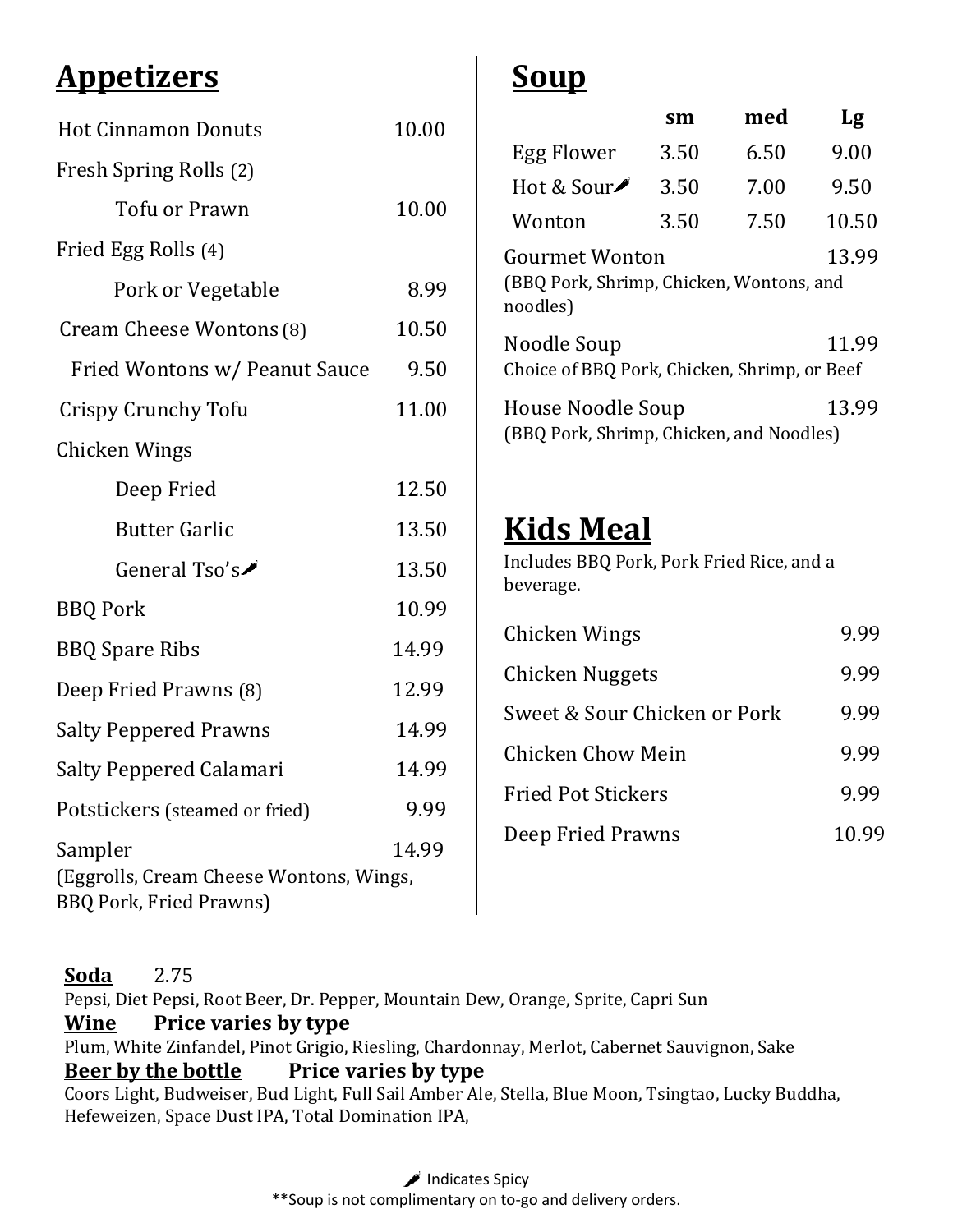# **Individual Combinations**

Includes cup of soup for in-house dining only

**#1 15.50**

Egg Roll Sweet & Sour Pork Chicken Chow Mein Pork Fried Rice

**#4 16.50** BBQ Pork Mongolian Beef Sweet & Sour Chicken Pork Fried Rice

**#7 16.50** Cream Cheese Wonton BBQ Spare Ribs Chicken Wings Pork Fried Rice

**#10 16.50** Cream Cheese Wonton Teriyaki Chicken Sweet & Sour Pork Pork Fried Rice

**#13 16.50** Egg Roll Vegetable Prawns Fried Potstickers Steamed Rice

**#16 16.50** Egg Roll Honey Walnut Prawns Fried Potstickers Steamed Rice

## **#2 15.50**

Egg Roll Almond Fried Chicken Chicken Chow Mein Pork Fried Rice

**#5 16.50** BBQ Pork General Tso's Chicken Chicken Chow Mein Pork Fried Rice

**#8 16.50** Cream Cheese Wonton Broccoli Beef Chicken Wings Pork Fried Rice

**#11 16.50** Cream Cheese Wonton Sweet & Sour Chicken Chicken Chow Mein Pork Fried Rice

**#14 16.50** Cream Cheese Wonton Sesame Chicken Fried Potstickers Steamed Rice

**#17 15.50** Egg Roll Sweet & Sour Pork Fried Potstickers Chicken Wings

**#3 16.50** BBQ Pork Kung Pao Chicken Sweet & Sour Pork Pork Fried Rice

**#6 16.50** BBQ Pork Honey Walnut Prawns Chicken Chow Mein Pork Fried Rice

**#9 16.50** Cream Cheese Wonton Teriyaki Chicken Sweet and Sour Prawns Pork Fried Rice

**#12 16.50** Cream Cheese Wonton Vegetable Chicken Fried Potstickers Steamed Rice

**#15 16.50** Egg Roll Honey Walnut Chicken Fried Potstickers Steamed Rice

**#18 15.50** Cream Cheese Wonton Sweet & Sour Chicken Fried Potstickers Chicken Wings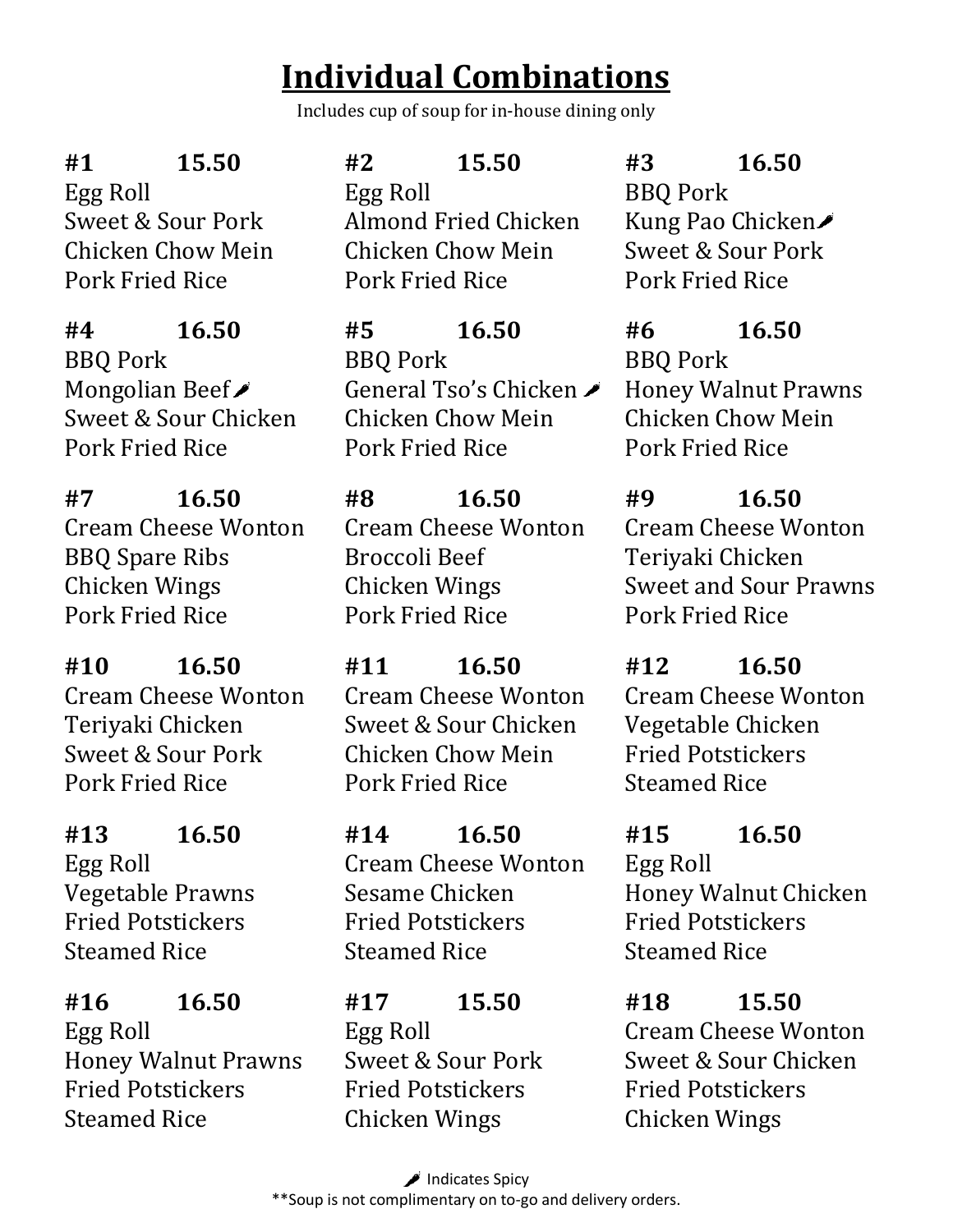# **Lunch & Dinner Specials**

Includes pork fried rice, and your choice of an egg roll or cream cheese wonton, and a cup of soup\*\* (Soup complimentary for in-house dining only)

|       |           |                     | Lunch                                                                                                   | <b>Dinner</b>                                 |
|-------|-----------|---------------------|---------------------------------------------------------------------------------------------------------|-----------------------------------------------|
|       |           | <b>Beef</b>         |                                                                                                         |                                               |
| 11.50 | 14.50     |                     | 12.50                                                                                                   | 15.50                                         |
| 11.50 | 14.50     |                     |                                                                                                         | 15.50                                         |
| 11.50 | 14.50     |                     |                                                                                                         | 15.50                                         |
| 11.50 | 14.50     |                     |                                                                                                         | 15.50                                         |
| 11.50 | 14.50     |                     |                                                                                                         |                                               |
| 11.50 | 14.50     |                     |                                                                                                         | 15.50                                         |
| 11.50 | 14.50     | <b>Prawns</b>       |                                                                                                         |                                               |
| 11.50 | 14.50     | <b>Honey Walnut</b> | 13.50                                                                                                   | 16.50                                         |
| 12.50 | 15.50     | Sweet & Sour        | 12.50                                                                                                   | 15.50                                         |
| 11.50 | 14.50     | Vegetable           | 12.50                                                                                                   | 15.50                                         |
| 11.50 | 14.50     |                     |                                                                                                         |                                               |
| 12.50 | 15.50     | <b>Pork</b>         |                                                                                                         |                                               |
| 12.50 | 15.50     | Sweet & Sour        | 11.50                                                                                                   | 14.50                                         |
| 12.50 | 15.50     |                     |                                                                                                         |                                               |
| 12.50 | 15.50     | <b>Tofu</b>         | 11.50                                                                                                   | 14.50                                         |
| 12.50 | 15.50     |                     |                                                                                                         |                                               |
| 12.50 | 15.50     |                     |                                                                                                         |                                               |
|       | $11-3$ pm | Lunch Dinner        | <b>Bell Pepper</b><br>Kung Pao $\ell$<br>Szechwan <b>∕</b><br>Mongolian<br><b>Broccoli</b><br>Vegetable | $11-3$ pm<br>12.50<br>12.50<br>12.50<br>12.50 |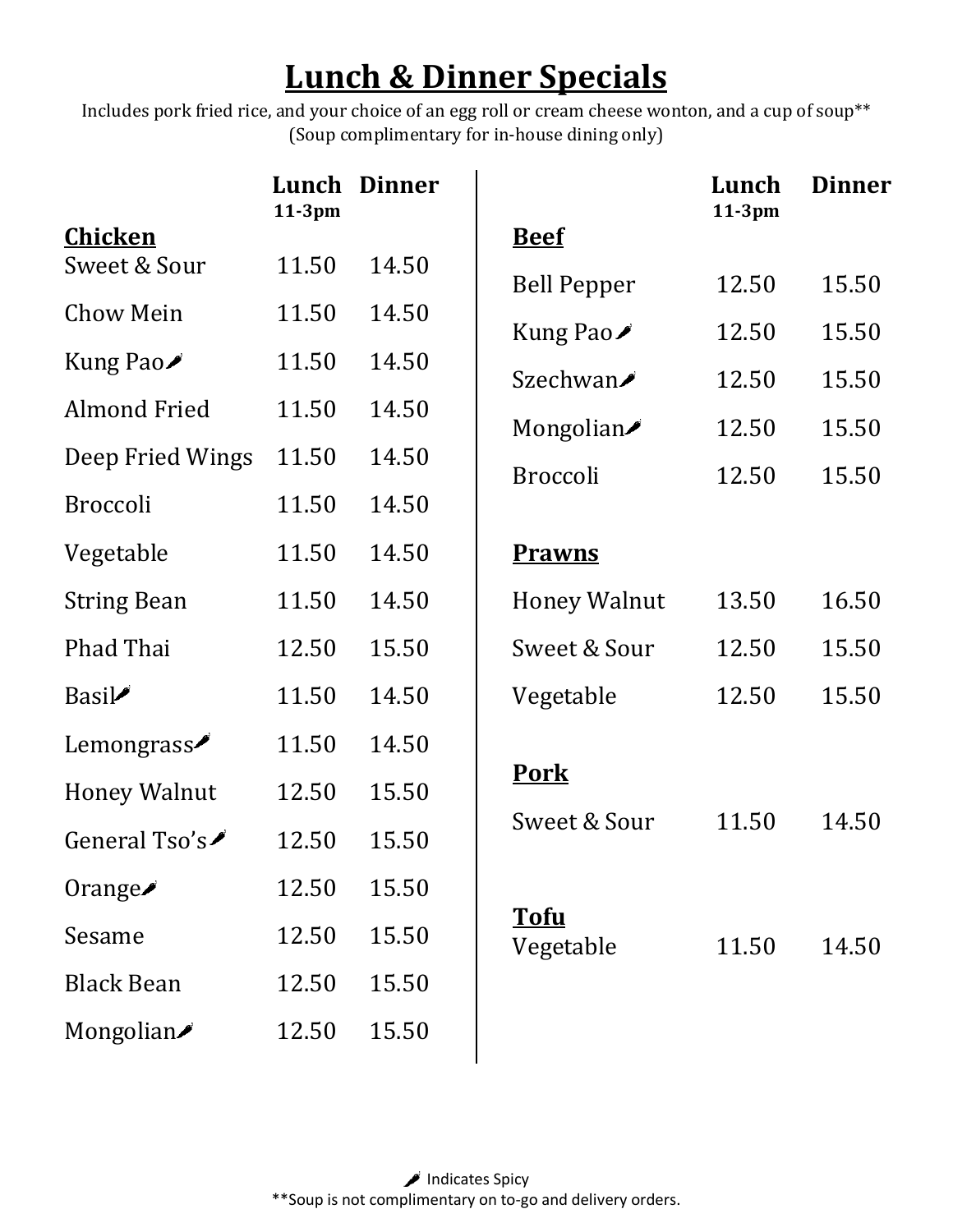## **Family Meals** Served Family Style, includes all items listed in meal.

#### **A. 16.99 per person**

(must order for minimum of 2 persons)

Choice of soup Egg rolls and Cream Cheese Wontons Broccoli Beef Almond Chicken Pork Fried Rice

3rd person includes Chicken Chow Mein

## **C. 56.99 serves 3-4 persons**

Choice of soup Cream Cheese Wontons & Wings Broccoli Beef Sweet & Sour Chicken Chicken Chow Mein Pork Fried Rice

#### **B. 17.99 per person**

(must order for minimum of 2 persons)

Choice of soup Egg rolls and BBQ Pork General Tso's Chicken Mongolian Beef Pork Fried Rice

3rd person includes Chicken Chow Mein

## **D. 68.99 serves 4-5 persons**

Choice of soup BBQ Pork and Fried Potstickers Teriyaki Chicken Mongolian Beef Sweet & Sour Chicken Chicken Chow Mein Pork Fried Rice

## **E. 17.99 per person**

(must order for minimum of 2 persons)

## Choice of soup

Chicken Wings and Egg rolls

Choice of Chicken Chow Mein or Pork Fried Rice (4 or more persons include both)

Choose one entrée per person:

| Sweet & Sour Chicken                                | Sweet & Sour Pork                      | Sweet & Sour Prawns                  |
|-----------------------------------------------------|----------------------------------------|--------------------------------------|
| Honey Walnut Chicken                                | Kung Pao Chicken $\blacktriangleright$ | Broccoli Beef                        |
| Lemongrass Chicken <b>Constraint</b> Orange Chicken |                                        | Mongolian Beef $\blacktriangleright$ |
| Teriyaki Chicken                                    | General Tso's Chicken∕ Sesame Chicken  |                                      |
| Almond Fried Chicken                                |                                        |                                      |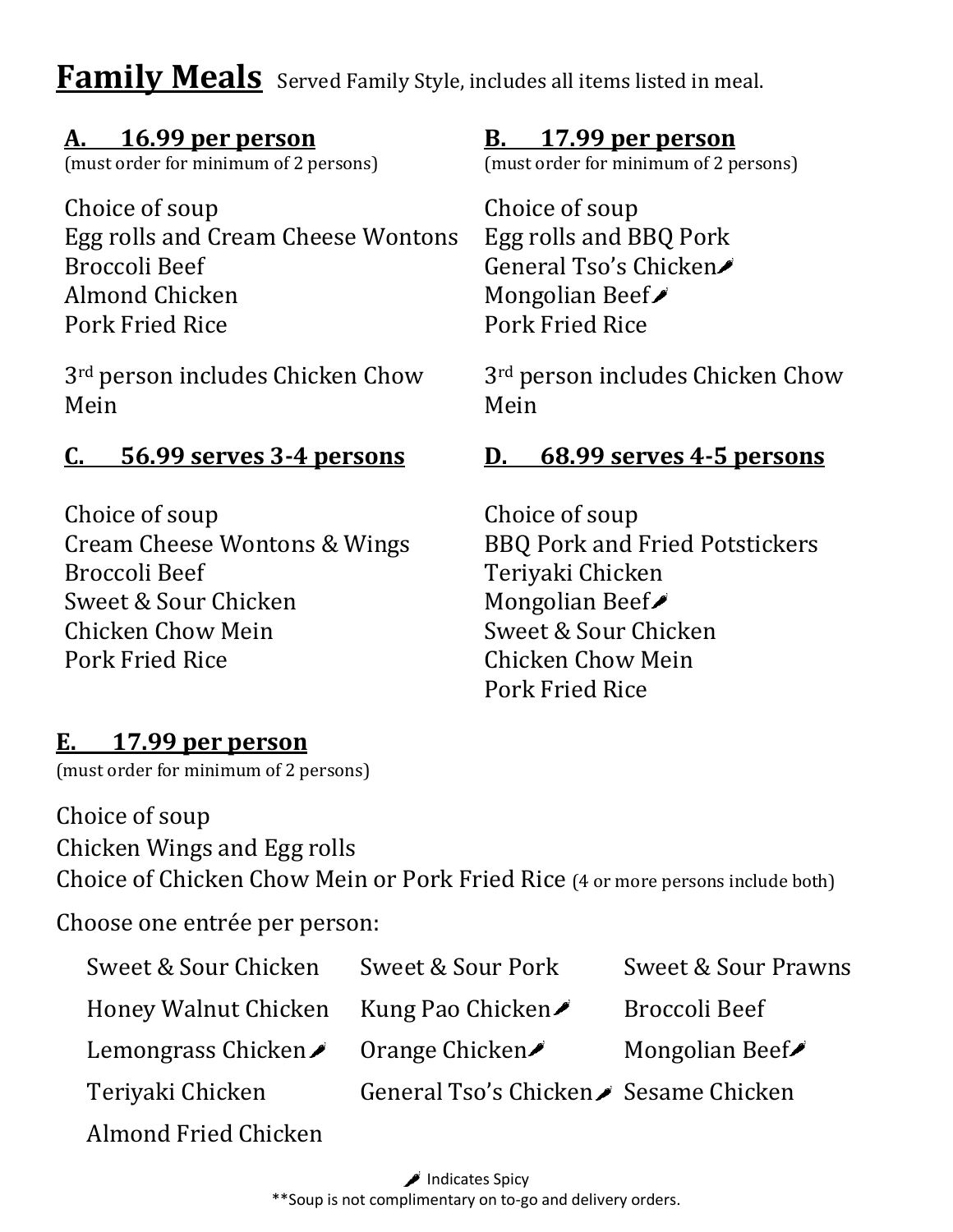# **Chef's Favorites**

Served family style with a cup of steamed, brown, or pork fried rice and your choice of soup\*\* (Soup complimentary for in-house dining only)

| <b>Spicy Wok Green Beans /</b>              | 15.99                                    |  |
|---------------------------------------------|------------------------------------------|--|
| 14.99                                       | <b>Bell Pepper Beef</b>                  |  |
| Fried green beans wok tossed in garlic and  | Red and Green bell peppers, onions, and  |  |
| chili flakes                                | beef in a peppery house brown sauce      |  |
| 16.99                                       | <b>Almond Fried Chicken</b>              |  |
| <b>Snow White Delight</b>                   | 14.99                                    |  |
| Scallops, Chicken, Prawns with snow peas    | Breaded fried Chicken breasts with gravy |  |
| in a light sauce                            | and an almond sugar topping              |  |
| 14.99                                       | 14.99                                    |  |
| Ma Po Tofu $\lambda$                        | <b>Twice Cooked Pork</b>                 |  |
| Silken Tofu, peas, carrots, and zucchini in | BBQ Pork and cabbage tossed in a spicy   |  |
| an authentic spicy sauce                    | soy sauce                                |  |
| <b>Bourbon Chicken</b>                      | <b>Pineapple Chicken</b>                 |  |
| 15.99                                       | 15.99                                    |  |
| Pan seared white meat chicken, cooked in    | Pineapple, chicken, and mixed vegetables |  |

house teriyaki sauce with a bourbon finish in a house brown sauce

## **Happy Family 16.99**

Prawns, Chicken, Beef, BBQ Pork, and scallops with a mixture of veggies

## **Kung Pao**

spicy brown sauce

| <b>Tofu</b>                         | 14.99 | Chicken       | 14.99 |
|-------------------------------------|-------|---------------|-------|
| <b>Beef</b>                         | 15.99 | <b>Prawns</b> | 15.99 |
| <b>Trio</b> (beef, prawns, chicken) | 16.99 |               |       |

## **Yellow Curry**

An assortment of vegetables with a touch of coconut milk in spicy yellow curry

| <b>Tofu</b> | 14.99 | Chicken       | 14.99 |
|-------------|-------|---------------|-------|
| <b>Beef</b> | 15.99 | <b>Prawns</b> | 14.99 |

## **Hot Garlic**

|                     |                                    | Mixed veggies in a sweet and spicy sauce |       |
|---------------------|------------------------------------|------------------------------------------|-------|
| Broccoli 14.99      |                                    | Chicken 14.99                            |       |
| <b>Prawns</b> 15.99 |                                    |                                          |       |
|                     | <b>Mix</b> (beef, prawns, chicken) |                                          | 16.99 |

#### **Sweet & Sour**

Diced veggies and toasted peanuts in a **Breaded and fried with sweet & sour sauce** 

| <b>Chicken</b> | 14.99 |
|----------------|-------|
| <b>Pork</b>    | 14.99 |
| <b>Prawns</b>  | 15.99 |

## **Black Bean**

|             |       | Mixed vegetables in a black bean sauce          |  |
|-------------|-------|-------------------------------------------------|--|
| <b>Tofu</b> | 14.99 | Chicken 14.99                                   |  |
| <b>Beef</b> | 15.99 |                                                 |  |
|             |       | Mix (Beef, Chicken, Prawns, and scallops) 16.99 |  |

## **Cashew**

Diced vegetables with toasted cashews in our house brown sauce **Chicken 14.99**

**Prawns 15.99**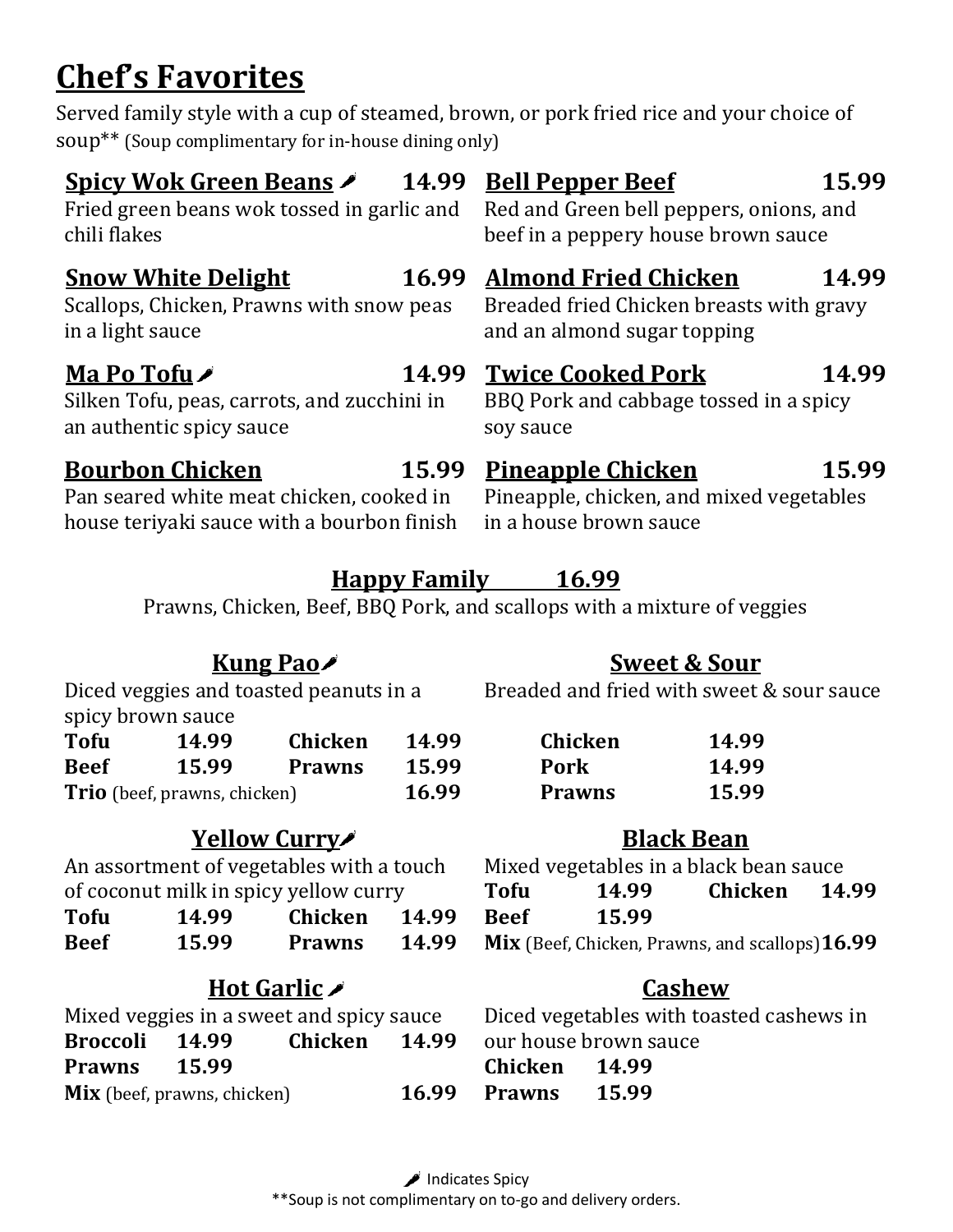## **General Tso's**

Breaded and fried, then wok tossed in our spicy Tso's Sauce

**Tofu 14.99 Chicken 15.99 Prawns 16.99**

#### **Orange**

General Tso's with a touch of orange flavor

**Tofu 14.99 Chicken 15.99 Prawns 16.99**

## **Broccoli**

With a few carrots and onions in brown sauce **Chicken 14.99 Beef 15.99**

## **Mongolian**

Onions, Thai basil, and bell peppers in a spicy sauce on a bed of fried rice noodles

**Chicken 14.99 Beef 15.99**

## **Baby Bok Choy**

Mostly Baby Bok Choy with mixed veggies, tossed in a light sauce

**Chicken 14.99 Prawns 15.99**

#### **String Beans**

|                    |       | Wok tossed in our house brown sauce |       |
|--------------------|-------|-------------------------------------|-------|
| Chicken 14.99 Beef |       |                                     | 15.99 |
| Prawns             | 15.99 |                                     |       |

#### **Snow Pea**

Mostly snow peas with mixed veggies in a light Bamboo shoots and mixed veggies in a sweet sauce (beef in brown sauce)

| <b>Chicken</b> | 14.99 | <b>Beef</b> | 15.99 |
|----------------|-------|-------------|-------|
| <b>Prawns</b>  | 15.99 |             |       |

## **Egg Foo Young**

Eggs, cabbage, and onions in fried patties topped with gravy

| <b>Veggie</b>         | 15.99 | Chicken       | 15.99 |
|-----------------------|-------|---------------|-------|
| <b>BBQ Pork 15.99</b> |       | <b>Shrimp</b> | 16.99 |
| <b>Beef</b>           | 16.99 | House         | 17.99 |

## **Sesame**

A non-spicy version of General Tso's sprinkled with toasted sesame seeds

**Tofu 14.99 Chicken 15.99 Prawns 16.99**

#### **Mixed Vegetables**

Mixed vegetables in a light sauce

**Tofu 14.99 Chicken 15.99 Prawns 15.99**

#### **Mango**

Mixed veggies and mangos in brown sauce **Chicken 15.99 Prawns 16.99**

## **Chop Suey**

Cabbage, bean sprouts, onions, and bamboo shoots with fried chow mein noodles

**Chicken 14.99 Beef 15.99**

#### **Honey Walnut**

Breaded and fried, tossed in our sweet white sauce with toasted sesame seeds and walnuts

|  | Chicken | 15.99 | <b>Prawns</b> | 16.99 |
|--|---------|-------|---------------|-------|
|--|---------|-------|---------------|-------|

## **Teriyaki**

Pan fried in house made sauce

| <b>Tofu</b> | 14.99 | Chicken | 14.99 |
|-------------|-------|---------|-------|
| <b>Beef</b> | 15.99 |         |       |

## **Szechwan**

and spicy brown sauce

| <b>Tofu</b> | 14.99 | Chicken | 14.99 |
|-------------|-------|---------|-------|
| <b>Beef</b> | 15.99 |         |       |

## **Mushu**

Cabbage, onions, and bamboo shoots served with pancake wraps and hoisin sauce

| 15.99    |                             | Chicken 15.99 Veggie 15.99 |       | Chicken 15.99 |       |
|----------|-----------------------------|----------------------------|-------|---------------|-------|
| rk 15.99 | Shrimp 16.99 BBQ Pork 15.99 |                            |       | Shrimp 16.99  |       |
| 16.99    | House                       | 17.99 Beef                 | 16.99 | House         | 17.99 |

## **Thai Basil**

Fresh mixed vegetables in a brown Thai basil sauce

| Chicken 14.99 |  |  | Beef 15.99 | Prawns 15.99 |  |
|---------------|--|--|------------|--------------|--|
|---------------|--|--|------------|--------------|--|